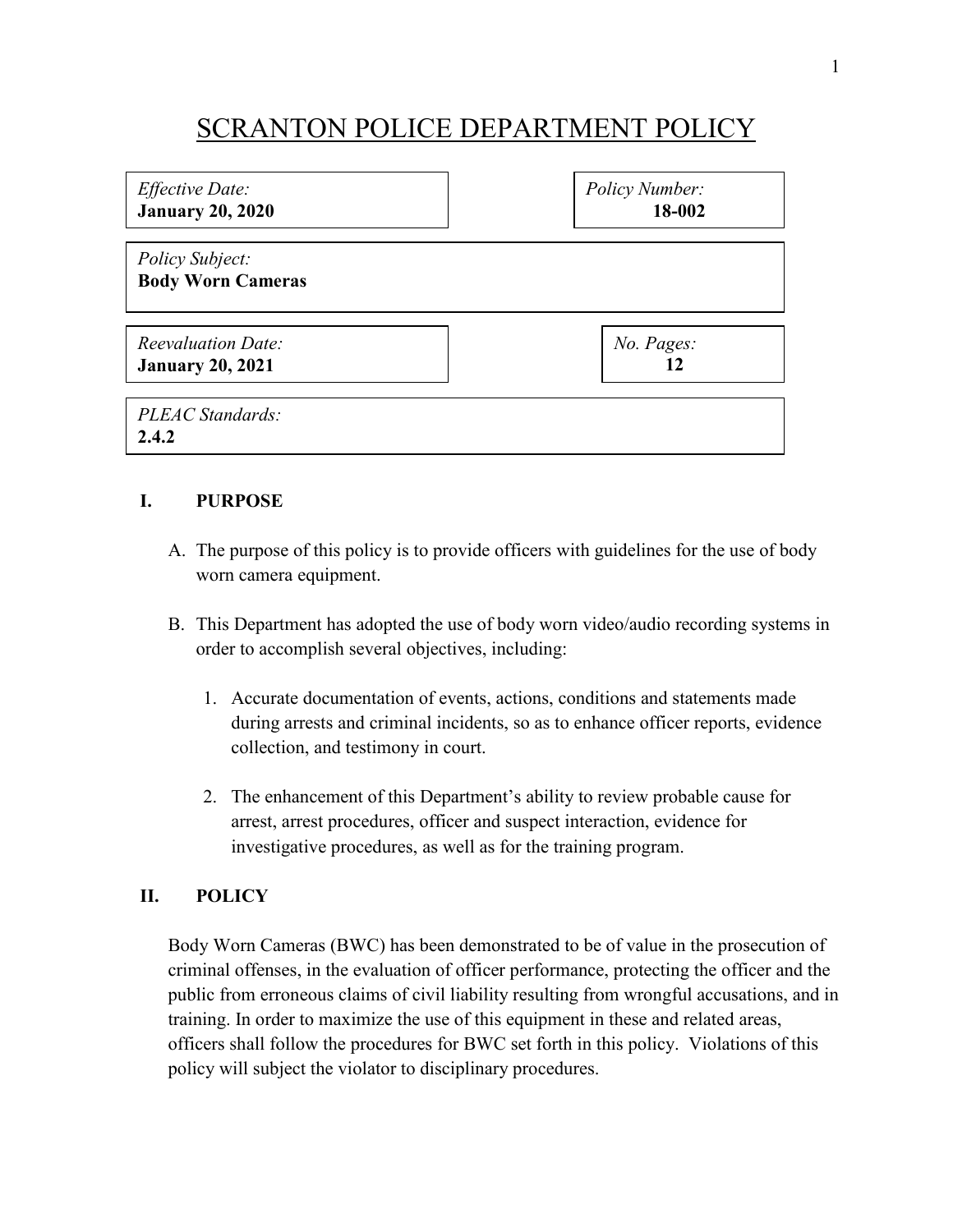This policy is written in accordance with the Pennsylvania Wire Tap Law (Title 18 Pa.C.S. Chapter 57); Recordings for Law Enforcement (Title 42 Pa.C.S Chapter 67A); and Act 22 of 2017.

#### **III. DEFINITIONS**

- *Agency Administrator* Member of the Scranton Police Department identified in the BWC system at the administrator level, with full access to user rights.
- *Axon Evidence.com* An online, web-based digital media storage facility accessed at https://scrantonpdpa.evidence.com. The virtual warehouse stores digitally-encrypted data (photographs, audio and video recordings) in a highly secure environment. The digital recordings are accessible to authorized personnel based upon a security clearance and maintain an audit trail for user activity.
- *Axon Signal Sidearm* A Bluetooth device attached to a firearm holster that will activate nearby Axon BWC when the firearm is removed from the holster.
- *Axon Signal Vehicle* A Bluetooth device connected to a patrol vehicle that will activate nearby Axon BWC when certain, predetermined, triggers occur.
- *Axon View App*  A mobile device application that enables a user to connect to an Axon BWC for the purpose of playback viewing of audio/video recordings as well as tag evidence recordings.
- *Body-Worn Camera (BWC) System* Equipment that is designed to be worn by an officer designed to capture audio and video signals and includes at a minimum a camera, a microphone and a recorder. The only authorized BWC shall be the AXON Body 2.
- *Designated Custodian of the Recordings* An employee designated by the Chief of Police that is assigned to manage the electronic recordings stored on Evidence.com.
- *Evidence Transfer Manager (ETM)* The ETM is a docking station that simultaneously recharges the BWC and uploads all data captured from the BWC to Evidence.com. The ETM ensures that evidence handling is secure and not altered.
- *Evidence Sync*  Axon software that enables a user to connect an Axon BWC to a computer terminal for the purpose of transferring, viewing, or tagging evidence recordings.

#### **IV. PROCEDURES**

- A. Officers shall adhere to the following procedures when utilizing BWC equipment:
	- 1. BWC equipment is issued primarily to uniformed personnel working in a patrol function as authorized by this agency. Police personnel shall use only BWCs issued by this department. The BWC equipment and all data, images, video, and metadata captured, recorded, or otherwise produced by the equipment is the sole property of the Scranton PD.
	- 2. BWC audio recording equipment shall only be used to record conversations of individuals in the presence of an officer while the officer is on-duty or working an authorized extra duty assignment whether in police patrol uniform or while clearly identifiable as a police officer through other means (clearly visible badge, verbally identified as police officer, etc.).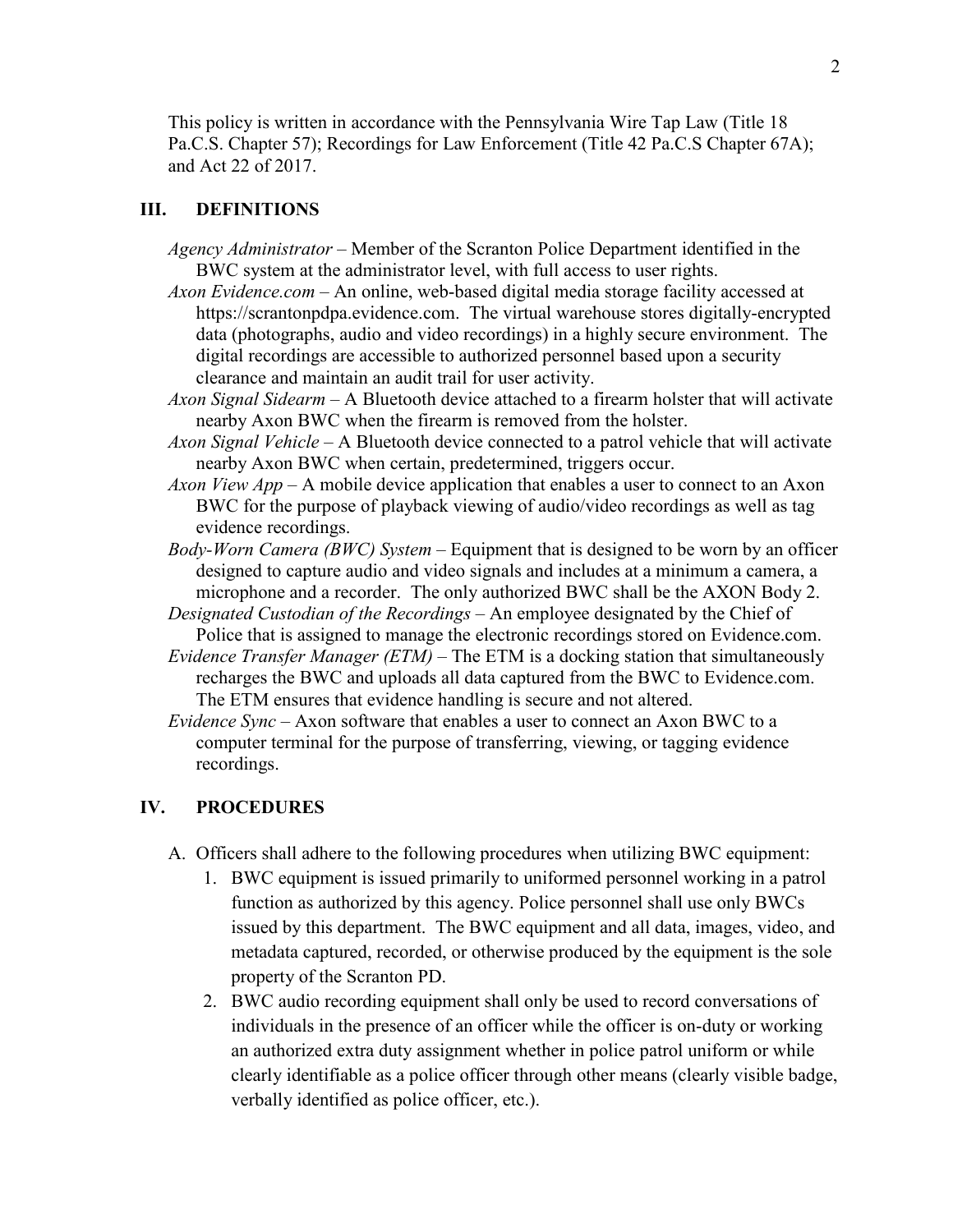- 3. Officers will be issued a BWC at the beginning of their shift. The shift supervisor shall issue the officer's assigned BWC after ensuring the BWC has completed the data upload before removing it from the ETM. *Exception*: The officer working the Scranton Police Headquarters Desk will not be required to wear a BWC.
- 4. Wearing the BWC
	- a. The BWC placement is impacted by the officer's individual uniform of the day.
	- b. The BWC must be worn:
		- 1) On the front of the outermost uniform garment (with the exception of a rain jacket) in such a manner to give the lens a clear, unobstructed view to capture the majority of the event area/person contacted.
		- 2) In a manner taking into consideration the security of the camera and the intended purpose of the camera capturing events.
		- 3) Facing outward, in a vertical upright position, and at or above the waist.
- 5. BWC Operations
	- a. The BWC must be turned "On" by sliding the ON/OFF Switch located at the top of the BWC to the "On" position. After the BWC is turned "On", the Operation LED light will blink green indicating the camera is in buffering mode.
		- 1) The BWC must be turned "On" upon leaving the Scranton Police Headquarters parking lot at the beginning of the officer's shift.
		- 2) The BWC should remain in the "On" position for the remainder of the officer's shift. *Exception*: The BWC may be turned "Off" when an officer has a reasonable expectation of privacy during non-enforcement activities (i.e. restroom). The BWC must be turned "On" at the conclusion of these activities.
		- 3) The BWC should not be turned "Off" until the BWC is returned to a shift supervisor at the end of shift.
	- b. BWC equipment will initiate a recording in the following manners. The BWC Operation LED will blink red indicating the BWC is recording.
		- 1) When an officer Double-Taps the EVENT Button located on the front of the BWC. When this occurs, the camera and the microphone will be activated.
		- 2) BWC devices will be linked to patrol vehicles through Axon Signal Vehicle (when equipped). All BWC devices in the area (approximately 30 feet) will begin recording when an Axon Signal device is activated. Event triggers for Axon Signal Vehicle BWC include:
			- a) When the vehicle's emergency lights are activated.
			- b) When the vehicle's weapon rack is activated via the electronic switch.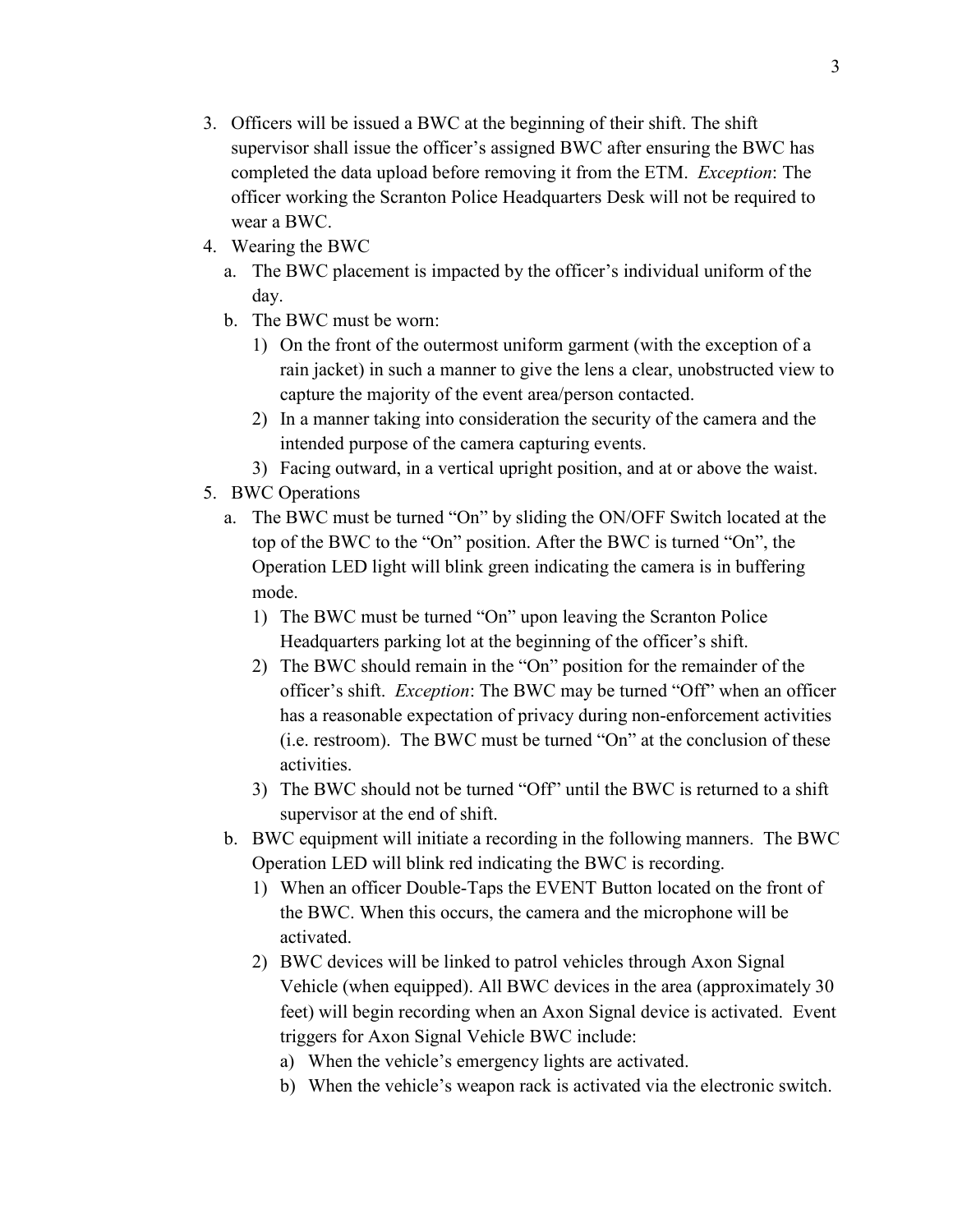- 3) BWC devices will be linked to patrol officer's holsters through Axon Signal Sidearm (when equipped). When a firearm is removed from an equipped holster, all BWC devices in the area (approximately 30 feet) will be activated and begin recording.
- c. The BWC device currently has been set for a 30 second pre-record buffering function. When the camera is activated, the video will begin 30 seconds prior to the activation. There is no audio pre-record available; therefore the first 30 seconds recorded in the pre-record time frame will be without audio.
- d. Officers are encouraged to narrate the video recording during a recorded incident, which will assist in establishing probable cause for enforcement action and assist in report writing.
- e. The officer must hold down the EVENT button on the BWC for 3 seconds to stop all audio and video recordings.
- f. The BWC EVENT button must be held for 3 seconds to stop recording at the conclusion of a call or incident. The recording may be stopped during nonenforcement activities prior to the conclusion of an incident such as when protecting vehicle crash scenes from further vehicular traffic, parades, etc. However, during criminal enforcement actions the BWC must be remain in the recording mode.
- g. When the recording function is activated to document an incident it should only be stopped at the end of the incident that the BWC was initiated to record. The cessation of recording prior to the conclusion of an incident may give the impression that the recording was halted to conceal an officer's improper conduct. To avoid any appearance of improper conduct a justification for halting a recording and the time and date should be verbally recorded prior to stopping a recording. Upon conclusion of an incident, officers should record a short statement that the incident has been completed and give the date and time.
- h. When the recording is stopped, officers shall tag the recording with metadata. Officers should tag recordings throughout their shift. Officers shall tag recordings prior to the end of their shifts.
	- 1) Officers shall tag recordings with the following metadata:
		- a) ID incident number (seven digits with no hyphen) or badge number if there is no incident number
		- b) Title (optional)
		- c) Category (Department defined). Multiple categories may be used.
		- d) Description (optional in evidence.com) Any other information the officer deems necessary or beneficial to identify the event data.
	- 2) Events may be tagged using 3 methods:
		- a) In-field tagging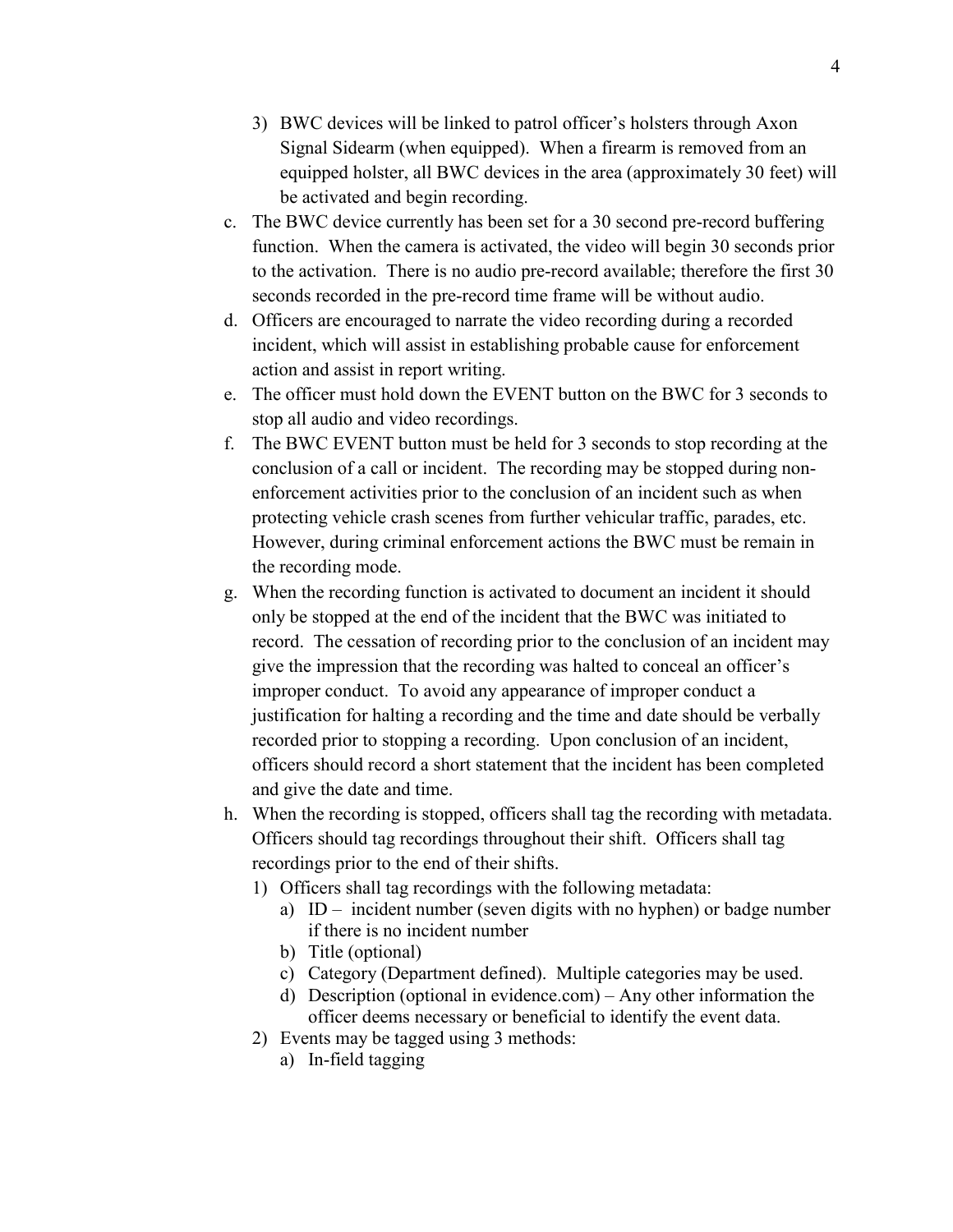- i) Axon View App The BWC may be paired via Bluetooth/Wi-Fi to a smartphone or tablet. Event recorded data may be viewed and tagged as evidence.
- ii) Evidence Sync The BWC may be synced with the MDT or Department desktop computer using the sync cable. Event recorded data may be viewed on the MDT and tagged as evidence.
- b) Evidence.com After the BWC is docked in the ETM and the data is uploaded to Evidence.com, the recorded data may be viewed by signing into Evidence.com and tagged as evidence.
- 6. At the end of their shift, officers shall return the BWC to a shift supervisor. The supervisor shall inspect the BWC and then place the BWC into the Evidence Transfer Machine (docking station) for charging and uploading of media. The supervisor shall monitor the BWC Dock Status LED lights when docking to ensure that the BWC/dock is functioning properly.
	- a. If officers are working extra-duty or overtime shifts following a scheduled shift, they will be permitted to maintain possession of their BWC.
	- b. Officers will be required to ensure their BWC are charged and fully functional for the duration of the extra-duty/overtime shift. Trickle-charging the BWC via the sync cable is permitted to maintain a charge for the duration of the shift.
	- c. At the end of the shift *(or during the next scheduled shift in the instance of an extra-duty shift)* the officers will be required to dock the BWC for the purpose of uploading recordings and syncing the BWC. An officer will be required to dock at the end of the shift if the BWC recorded any evidentiary recordings.
- 7. Officers *shall* use their BWC to record, when possible:
	- a. All field contacts involving actual or potential criminal conduct within video and audio or audio range.
	- b. Any time the officer is engaged in formal contact with a citizen. However, officers will have discretion in whether or not to record informal, non-law enforcement related interactions with members of the community. Officers should remain mindful though that indiscriminate recording may inadvertently create an atmosphere of apprehension and uncertainty. Officers may deactivate or not activate the body-worn camera when dealing with reluctant witnesses or victims.
	- c. The confiscation and documentation of evidence or contraband.
	- d. Any other contact that becomes adversarial after the initial contact in a situation that would not otherwise require recording.
- 8. Officer may use their BWC to record:
	- a. Legal, reasonable and appropriate surveillance of potential criminal suspects or crime scenes.
	- b. The circumstances at crime and vehicle crash scenes or other events.
	- c. Any incident an officer feels that there was something unusual that occurred or if he/she believes the incident may be scrutinized for any reason.
	- d. Any other incident that the officer determines is appropriate.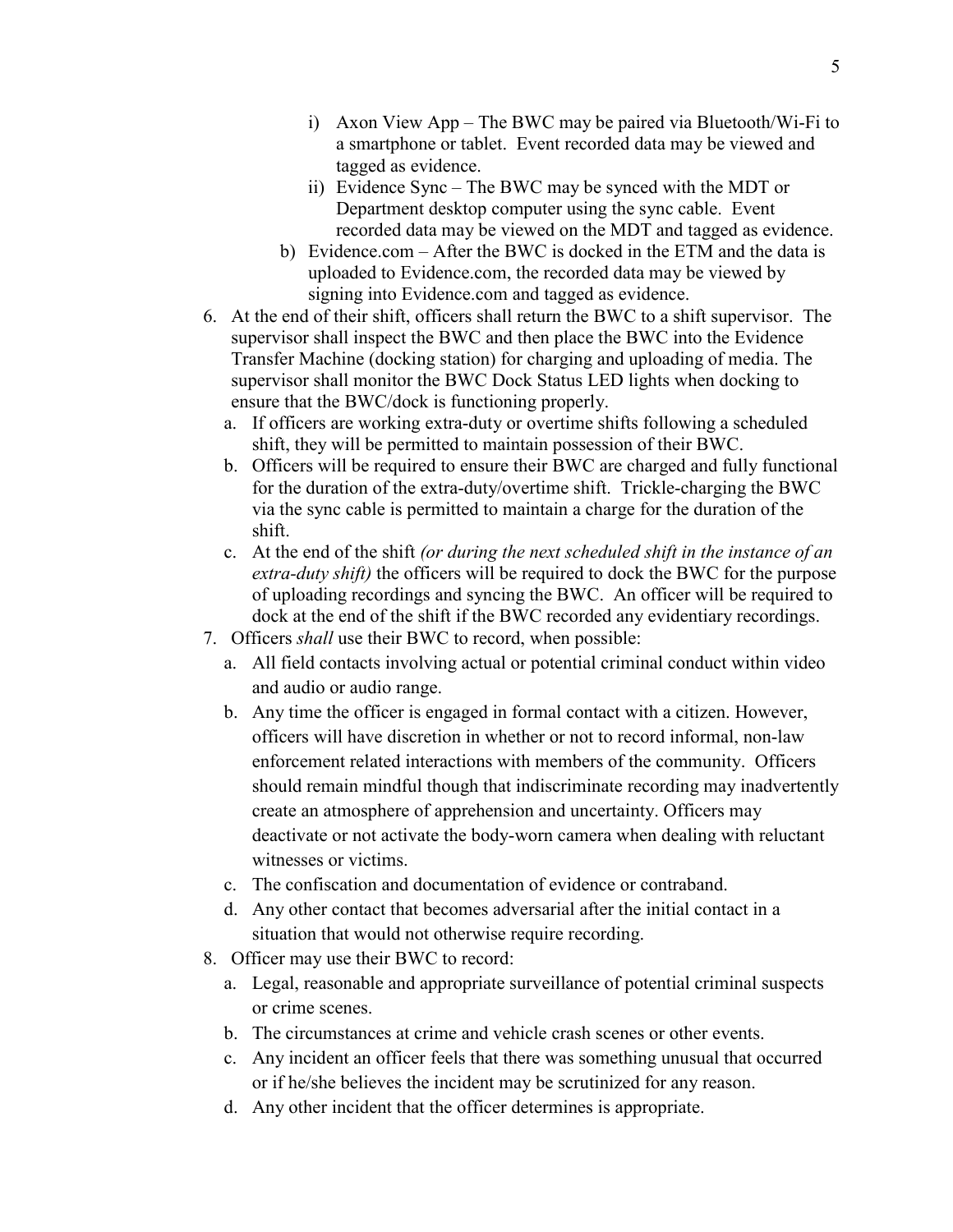- 9. Officers shall note in case reports when recordings were made during the incident. There may be certain circumstances (officer safety, rapidly developing hazardous condition, out of view of camera) or locations (medical treatment facility, courtroom) that may prevent or delay the recording an incident. If an officer is unable to document an incident required under Section IV A7 as listed above, the officer shall note in the incident report any extenuating circumstances preventing the recording (officer safety, rapidly developing hazardous condition, out of view of camera, etc.)
- 10. Prohibited use
	- a. The use of BWC equipment for any reason other than a law enforcement purpose is NOT authorized and will subject the officer misusing the equipment to disciplinary action. Officers shall not edit, alter, erase, duplicate, copy, share, or otherwise distribute in any manner BWC recordings without prior written authorization and approval of the Chief of Police or his/her designee.
	- b. Audio or video recording devices shall not be used in department locker rooms, restrooms or any other place where there would be a reasonable expectation of privacy. If a criminal offense has occurred in these locations, a BWC recording may be initiated and every precaution shall be taken to respect the dignity of the victim by avoiding recording video and audio of persons who are nude or when sensitive areas are exposed.
	- c. The BWC shall not be used to record statements given by confidential informants or undercover officers.
	- d. The BWC shall not be used in the course of strip searches.
	- e. The BWC shall not be intentionally activated to record conversations of fellow employees during routine, non-enforcement-related activities without their knowledge or during break periods, or in designated break areas unless an active pre-existing investigation is underway and authorized by law.
- 11. Supervisors shall ensure that all officers follow established procedures for the use and maintenance of BWC equipment, handling of recordings, and the completion of proper documentation.
- 12. Muting Audio
	- a. BWC have the ability to mute audio while video recording continues. Muting audio is accomplished by pressing and holding the "Function" button on the side of the BWC for 3-5 seconds. The BWC Function LED will blink blue when audio is muted.
	- b. An officer will be permitted to mute BWC audio under the following circumstances:
		- 1) Privileged conversations.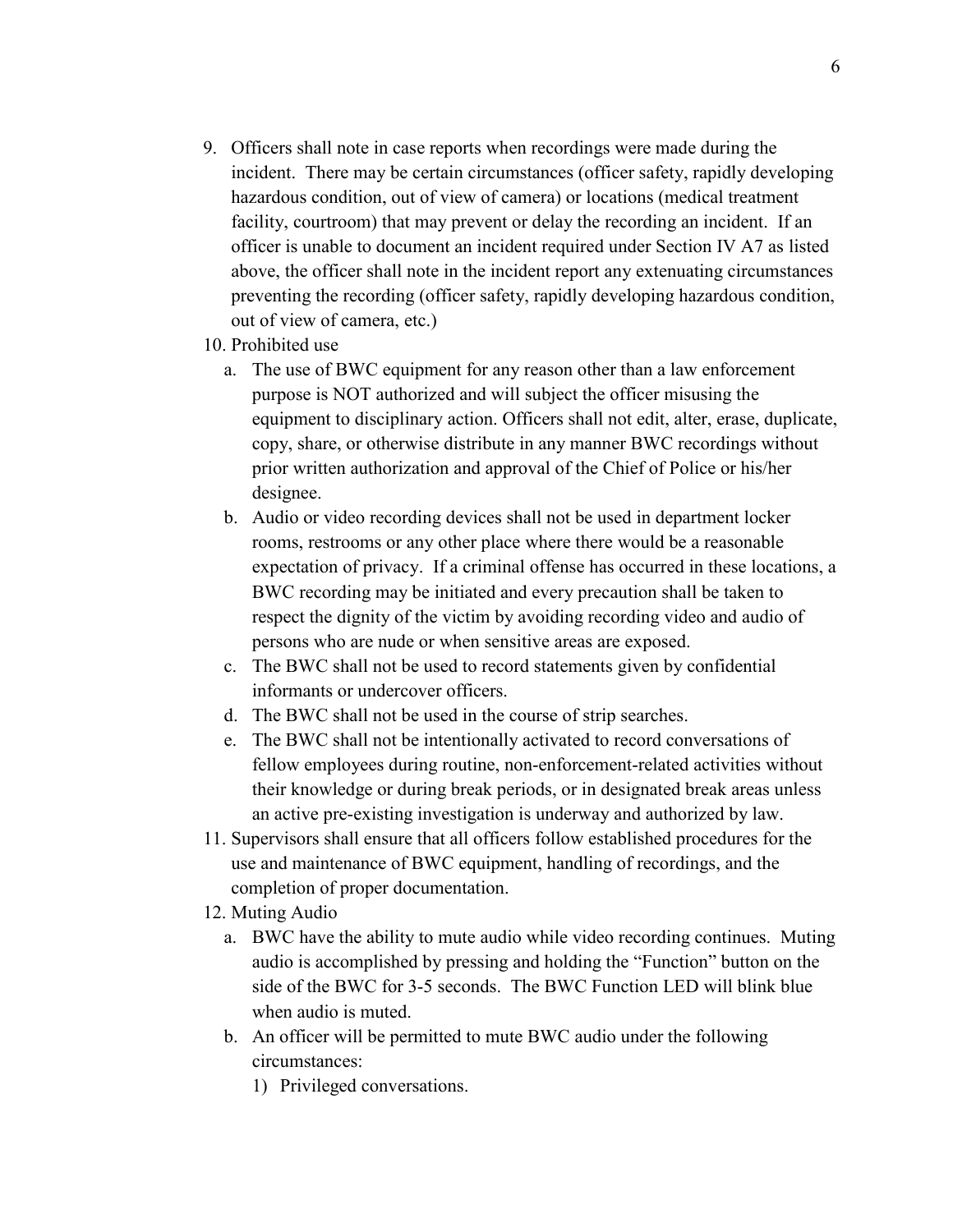- 2) While having private conversations or consultations with supervisors and/or other officers during the course of enforcement actions.
- 3) When interviewing victims or witnesses and the victim/witness requests the officer to not record the statement.
- c. The BWC shall only be muted for the duration of the circumstance as listed above. The BWC shall be taken out of "Mute" when the circumstance justifying the muting of audio has ceased. Resuming audio is accomplished by pressing and holding the "Function" button for 3-5 seconds, which will also turn off the blinking blue Function LED.
- d. Prior to muting audio, the officer shall narrate a short statement justifying the muting of audio. This is to avoid a perceived equipment failure or the impression the officer was attempting to conceal misconduct.
- B. Notice to persons being recorded
	- 1. Pennsylvania law (Act 22 of 2017) does not require officers to notify individuals that they are being recorded in accordance with this policy. This is extended into a person's residence while officers are lawfully conducting official duties.
	- 2. If asked, the officer will acknowledge the BWC is recording.
	- 3. An officer may at any time notify any person(s) that they are being video and/or audio recorded.
	- 4. Officers may deactivate or not activate the body-worn camera when dealing with reluctant witnesses or victims.
- C. Use of BWC recordings.
	- 1. BWC recordings may be used in court proceedings to establish probable cause for arrest.
	- 2. The training unit may use BWC recordings to assess the training needs of the department or to develop training programs. Refer to section F.2.c.
	- 3. BWC recordings may be used for the purpose of facial recognition by the Scranton Police Department where possible.
- D. Maintenance
	- 1. BWC equipment assigned to an officer is the responsibility of the officer and will be maintained according to manufacturer's specifications.
	- 2. Prior to each shift, officers shall determine whether their BWC equipment is working satisfactorily and shall bring any problems at this or other times to the attention of their immediate supervisor as soon as possible. Officers shall report damage, loss or theft of BWC equipment immediately.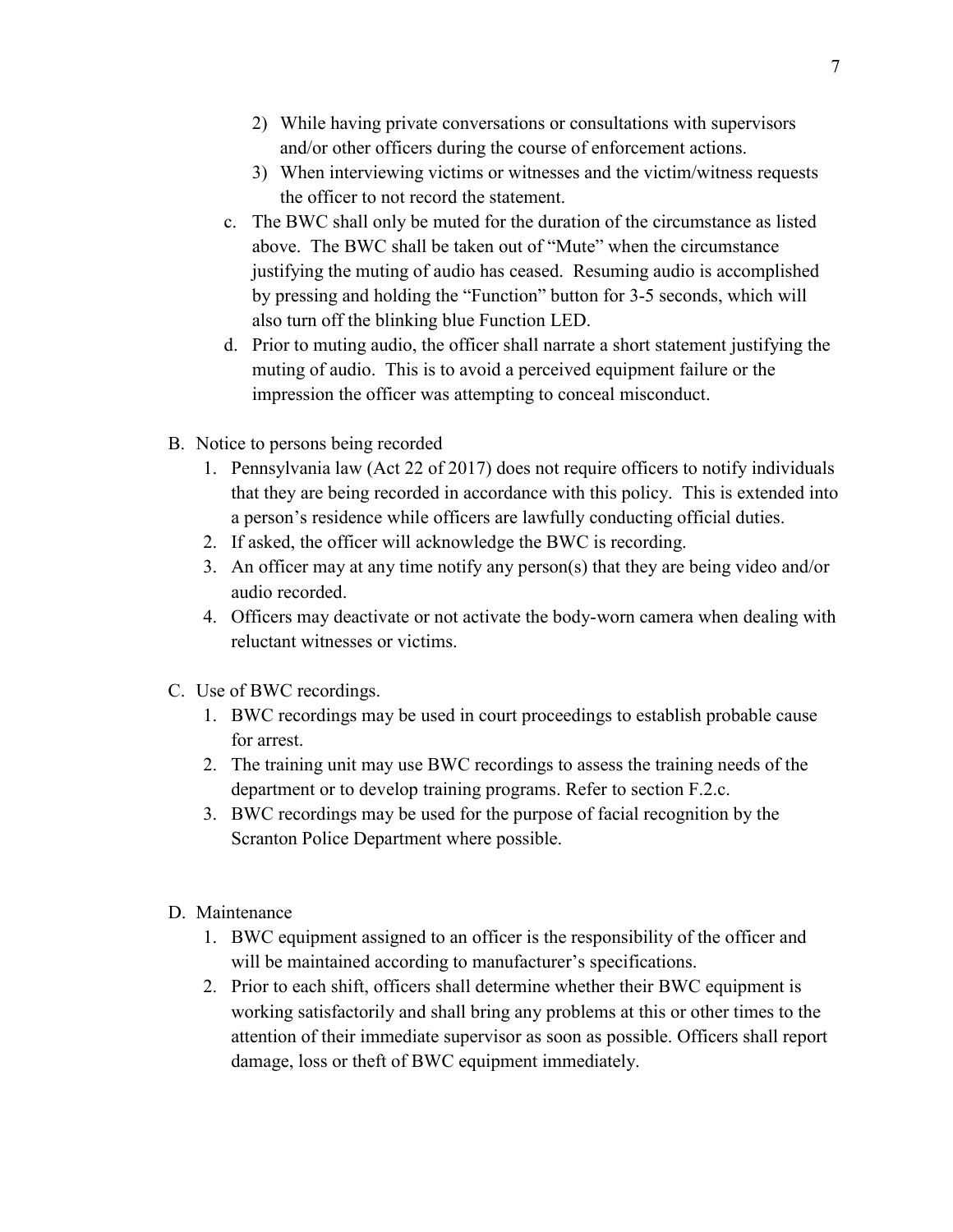- 3. Officers are permitted to clean the lens of their BWC with a soft, damp cloth as needed. Officers shall not use solvents or cleaning products that may damage the lens of the BWC (e.g. Windex).
- 4. All other maintenance or adjustments of equipment shall only be performed by BWC maintenance personnel who have been specifically trained and authorized to conduct such adjustments or repairs.
- 5. Officers shall not be disciplined or be responsible for damage to BWC equipment that occurs in the ordinary course of duty.
- E. Training
	- 1. All sworn personnel shall be trained in the proper operation and use of the BWC equipment and this regulation prior to their authorization to use the BWC equipment.
	- 2. The Training Unit shall maintain a record of all trained personnel.
- F. Review of Recordings
	- 1. Officer review
		- a. Officers may review BWC recordings to assist with investigations and the completion of required reports. Officers may also use BWC recordings to assist investigators and supervisors in evaluating on-going situations.
		- b. Officers involved in any use of force incident or accident causing injuries will be permitted, but will not be required, to review their own BWC recordings prior to providing a recorded statement or completing reports. Witness officers will be allowed to review BWC recordings.
		- c. Field Training Officers (FTO) may use BWC recordings to provide immediate training to recruits and to assist with the completion of agency reports and FTO evaluations.
	- 2. Supervisor review
		- a. The Chief of Police or his/her designee may periodically review or copy BWC recordings to assess the training needs of the department, to evaluate departmental policies and procedures, or to supplement any investigation to include use of force incidents, citizen complaints, critical incidents, and/or intelligence functions.
		- b. Shift Commanders or designated Supervisors may review BWC recordings after receiving a specific complaint to determine if any apparent violation(s) of department policies or procedures has occurred.
			- 1) In the event an officer believes a recorded event may lead to a complaint, he/she should bring the recording to the attention of his/her immediate supervisor. The Shift Commander or the Captain in his/her absence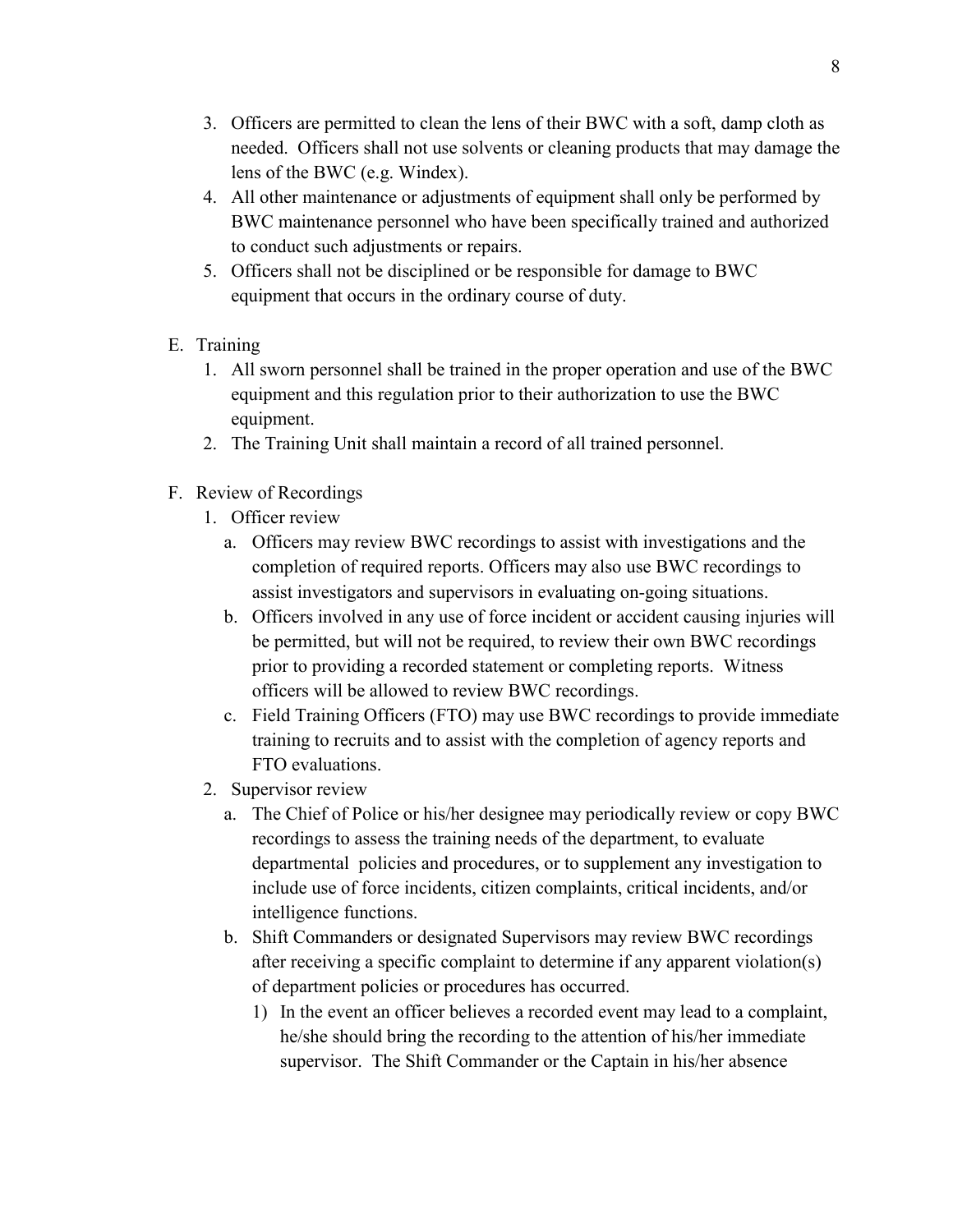should review the recording and conduct any further investigation that the supervisor deems appropriate.

- 2) The Department shall not solicit complaints.
- 3) If an officer self-reports minor violations of policy and no complaint is received, the Department shall not take disciplinary action against the officer.
- 4) An officer shall be granted such amnesty once per each 180 days.
- 5) If a complaint is received, the officer's self-reporting shall mitigate the discipline.
- 6) Failure to self-report shall not be a basis for additional discipline.
- c. Routine audits of BWC recordings shall be used for maintenance and training purposes only and not for formal discipline, absent additional corroborating evidence or complaint, unless an act would be defined as criminal activity or civil rights violations. Protection from discipline as defined in this section shall not extend to an officer's failure to use BWC when required.
	- 1) Monthly audits will be conducted by the Shift Lieutenant.
	- 2) The Shift Lieutenant will randomly view at least 4 BWC recordings belonging to officers and supervisors assigned to his/her shift. The Shift Lieutenant should not select a single officer's BWC recordings for consecutive months without specific, justifiable cause. Each officer and supervisor on the Lieutenant's shift should be selected at least every 6 months.
	- 3) The Shift Lieutenant shall document the audit on the Scranton Police Body Worn Camera Audit Form (SPD Form 18-007). The audit forms shall be forwarded to the Captain monthly. The audit forms shall be retained for the current and previous calendar year.
	- 4) The Shift Lieutenant is encouraged to view the video in the presence of the recording officer, discuss any positive or development issues found, and document corrective actions taken. The Lieutenant shall notify the recording officers via PowerDMS when their videos are audited.
- 3. Union review
	- a. A union representative of the Fraternal Order of Police, upon the request to the Chief of Police, shall have the right to a copy of any video footage that will be utilized for disciplinary purposes. This copy may be shared with the FOP attorney.
	- b. If a copy of said video is provided for viewing it shall not be released and/or transferred to any other party, including the media, without the prior approval of the Chief of Police.
- G. Access to BWC data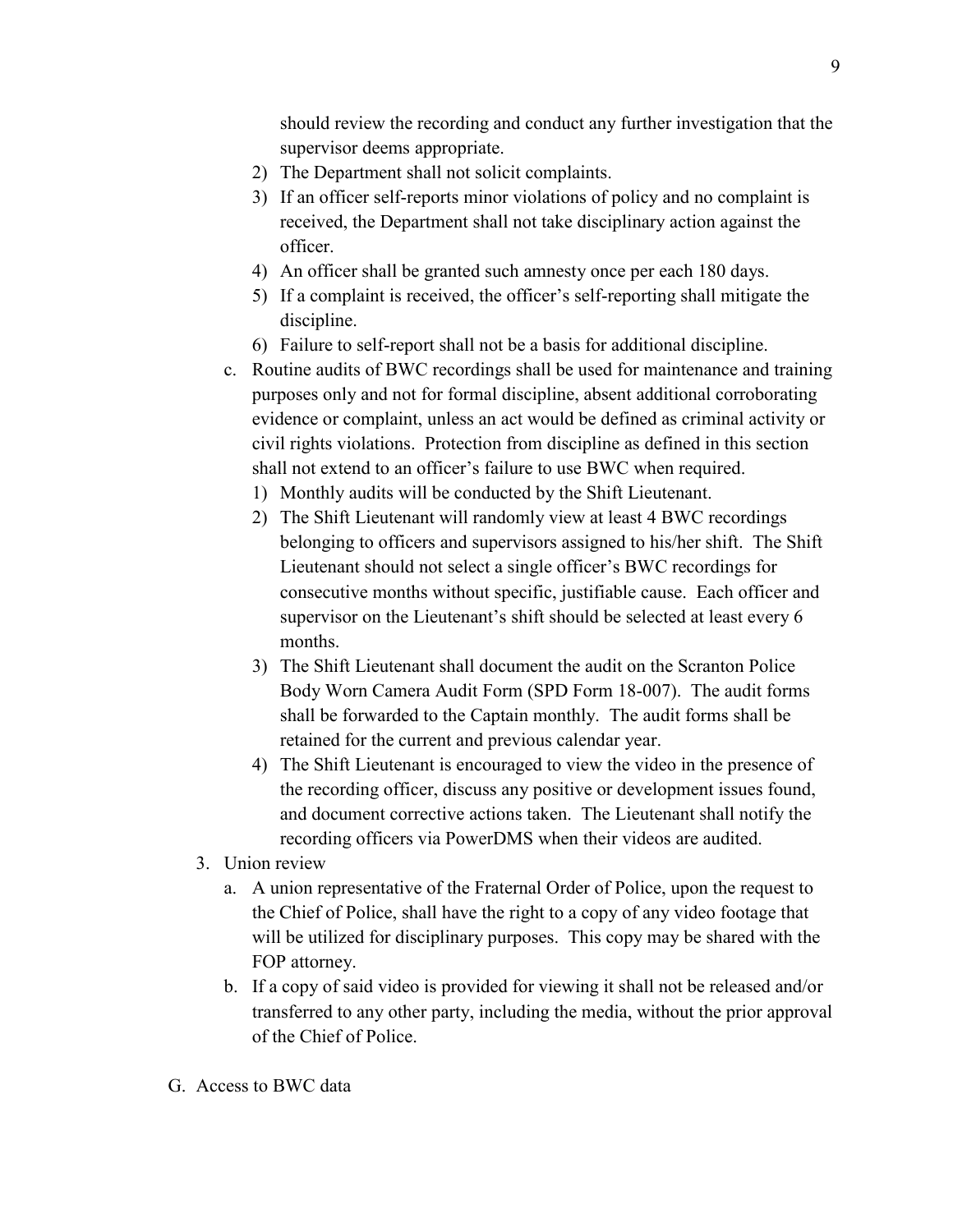- 1. Officers may request a recording of an incident be recorded to DVD/storage media. The DVD/storage device will be secured and may be reproduced as described below in section H5.
- 2. In compliance with PA Rules of Criminal Procedure, Pretrial Discovery and Inspection (Title 234 Rule 573), a DVD/storage device may be reproduced and released to the District Attorney's office, or the recording(s) may be shared securely within Evidence.com. The Custodian of Recordings and the Prosecuting Officer shall ensure the correct recording is presented and properly identified.
- 3. Officers who receive a request/subpoena for BWC footage shall send the following information to the Custodian of Recordings via PowerDMS.
	- a. Incident/case number
	- b. Defendant/suspect first and last name
	- c. Date and time of the incident
	- d. Party requesting the information
- 4. In compliance with subpoenas served upon the Chief of Police in civil cases, a DVD/storage device may be reproduced. Only those portions of the recording relevant to the incident should be reproduced and furnished in compliance with the subpoena. The Custodian of Recordings shall ensure the correct recording is presented and properly identified.
- 5. When an officer believes that a recording has value as a training aide, they are encouraged to advise his/her supervisor. Upon approval of the Chief of Police, the recording may be reproduced for educational purposes. Approval will not be granted for any recording that documents an active investigation or ongoing litigation. The Chief of Police shall obtain consent from any officer depicted in a video that is to be utilized for educational purposes.
- 6. Upon approval of the Chief of Police, recordings may be reproduced for public information purposes.
- 7. Recordings may be reproduced by the Chief of Police or his/her designee in cases where the recording would be of use in any investigation or litigation involving Department personnel.
- 8. Pursuant to Act 22 of 2017 and Title 42 Pa.C.S Chapter 67A, public requests for audio and video recordings, made by the Scranton Police Department BWCs under the guidelines of this policy, shall be made in writing within 60 days of the date when the audio or video recording was made. The written request shall be made to the Chief of Police's Office at 100 S. Washington Ave. during normal operating business hours. Service of the request is effective upon receipt of the written request by the Chief's Office from personal delivery or certified mail with proof of service. Audio and video recordings requests will be processed pursuant to the guidelines established in Act 22 of 2017 and Title 42 Pa.C.S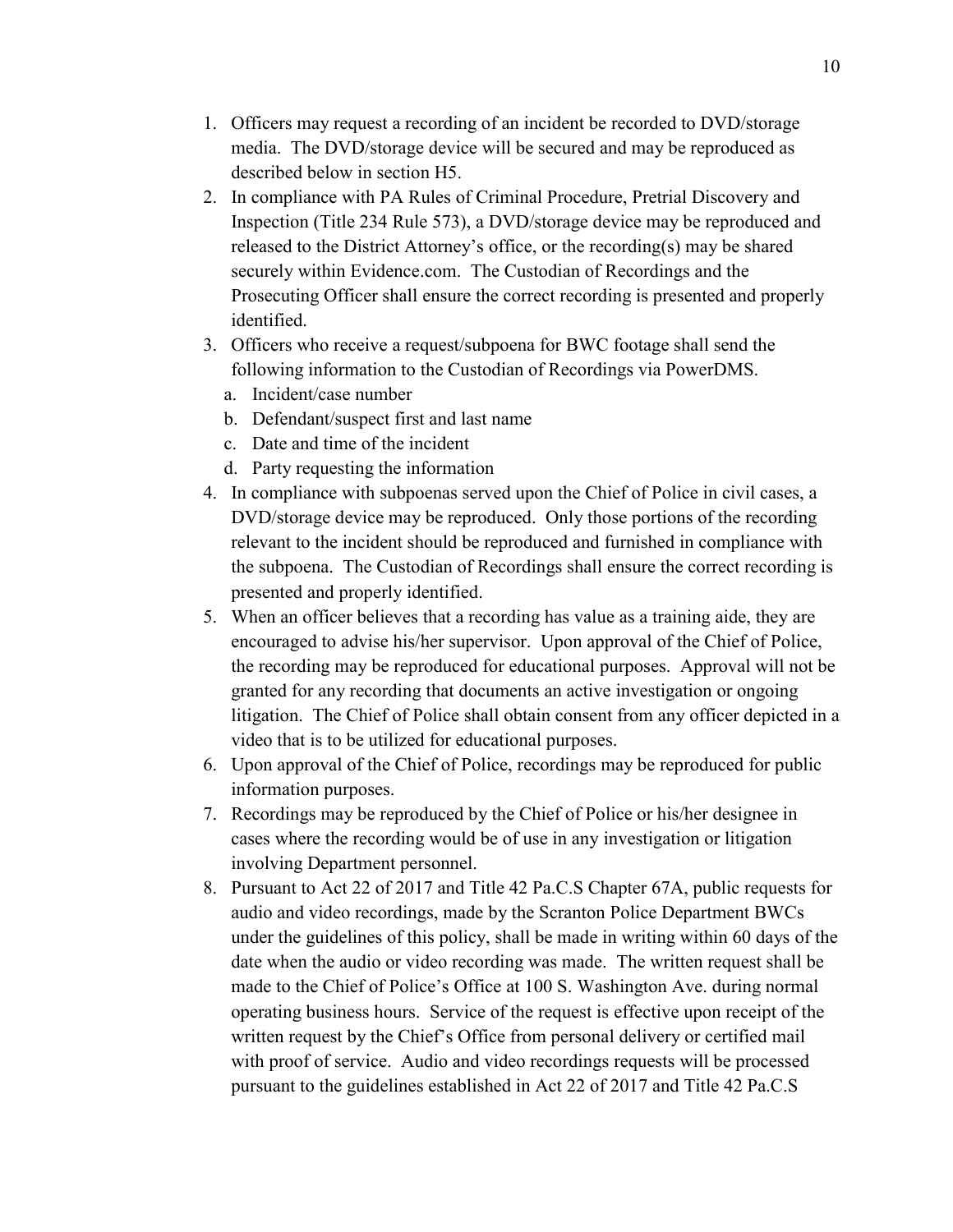Chapter 67A. Prior to releasing footage based on an Open Records requests the Chief of Police or his/ her designee shall review and redact any footage, where necessary, prior to release.

- 9. The Designated Custodian of the Recordings shall write a supplemental report to the requested case indicating what recordings were copied or shared with outside agencies, what media they were downloaded to, how many copies were made and who the copies were given to.
- 10. It shall be a direct violation of this policy for any officer or employee of the City of Scranton to release any video without the direct consent from the Chief of Police or his/her designee.
- H. Storage of Data
	- 1. The Scranton Police Department shall store BWC Data through automatic upload when the BWC is placed in the ETM docking station. The shift supervisor receiving the BWC at the conclusion of an officer's shift shall place the BWC on the ETM for recharging and uploading data.
	- 2. Officers shall notify their supervisor if they receive notice that their BWC hard drive is almost full (available via Axon View App). Supervisors shall place the BWC on the ETM for upload of data.
	- 3. All BWC recording data shall be stored in Evidence.com and stored at a minimum for a period of 90 days. Events tagged by category may be automatically stored for a longer period according to the tagged category. Any recordings tagged as evidence in cleared cases shall not be disposed of until the court proceedings and appeal periods of all known accused have expired, or upon prior approval from the Attorney for the Commonwealth. For convictions of criminal homicide, the appeal period shall be deemed to extend until the conclusion of the sentence or the death of all convicted accused in the same case. Officers will be required to notify the Designated Custodian of Recordings to extend the default retention period if the recording is required to be retained for court proceedings beyond the default retention period.
	- 4. In civil cases against the Scranton Police Department or its personnel, notice shall be immediately provided to the City Law Department and the Designated Custodian of Recordings. Recordings shall be retained for a minimum of two years from the date of the incident and may not be destroyed without the permission of the City Law Department.
	- 5. Requests for evidentiary recordings shall be made to the Designated Custodian of the Recordings. Reproductions of the DVD/storage device may be made for the officer for use in the preparation for prosecution of a case.The DVD/storage device will be provided to the issuing officer and the officer will maintain the DVD/storage device if required for court.